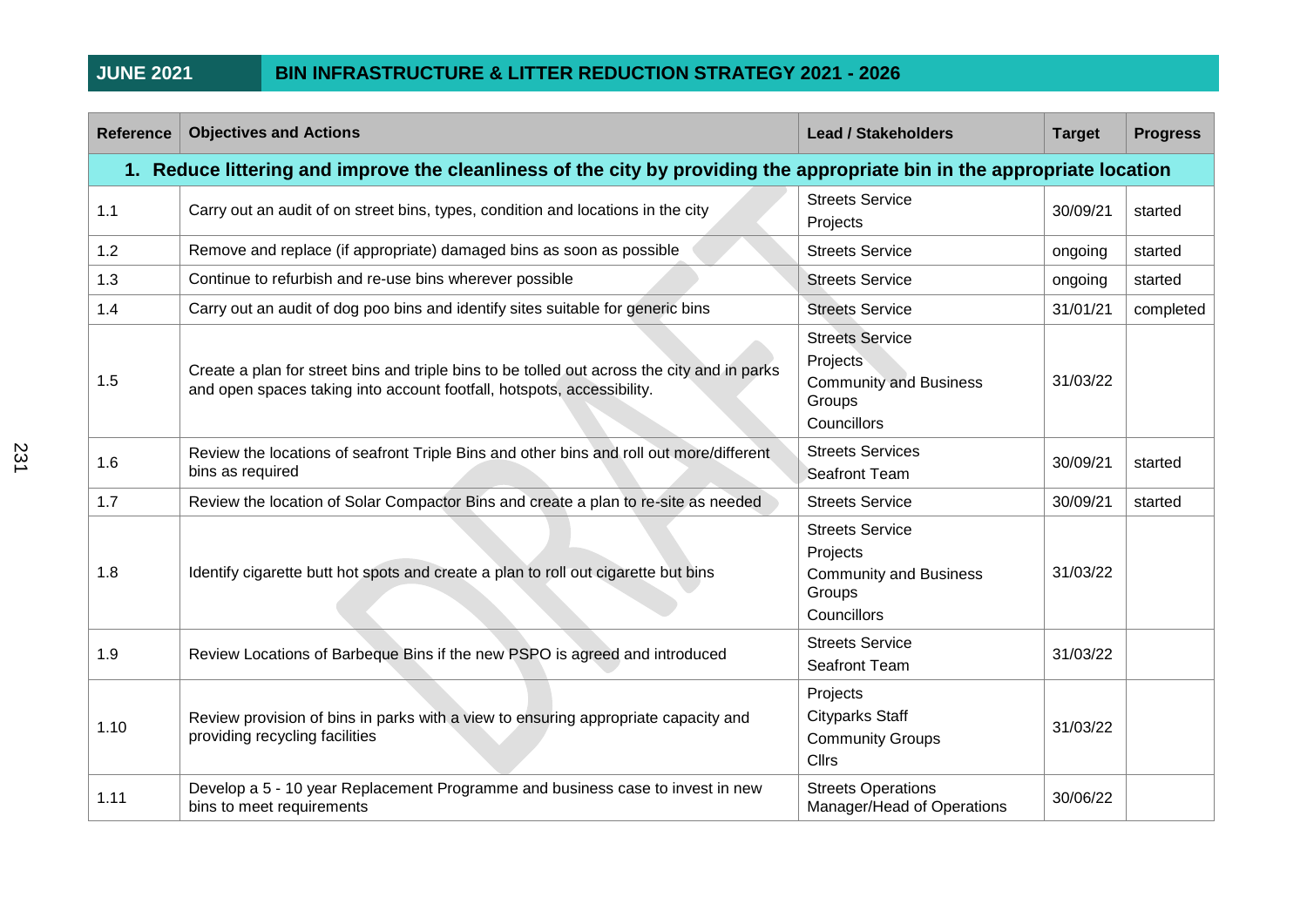| <b>Reference</b> | <b>Objectives and Actions</b>                                                                                                                                 | <b>Lead / Stakeholders</b>                                                               | <b>Target</b> | <b>Progress</b> |
|------------------|---------------------------------------------------------------------------------------------------------------------------------------------------------------|------------------------------------------------------------------------------------------|---------------|-----------------|
| 1.12             | Explore the use of underground bins for on the go waste bins                                                                                                  | Projects<br>Highways                                                                     | 31/03/23      | started         |
| 1.13             | Constantly review bin infrastructure and opportunities in light of changing technologies<br>and the performance initiatives and best practice in other cities | Projects<br><b>Sustainability Team</b><br><b>Living Coast</b>                            | ongoing       |                 |
|                  | 2. Reduce littering and improve the cleanliness of the city by improving service performance                                                                  |                                                                                          |               |                 |
| 2.1              | Create Beat sheets and Monitoring Systems for existing and new bin infrastructure                                                                             | <b>Streets Service</b>                                                                   | 30/06/22      |                 |
| 2.2              | Create a cleaning and maintenance programme for all street bins                                                                                               | <b>Streets Service</b>                                                                   | 31/12/21      |                 |
| 2.3              | Review Seasonal staffing, shifts and deployment                                                                                                               | <b>Streets Service</b>                                                                   | 31/12/21      |                 |
| 2.4              | Create new rounds using RCV where appropriate to enable collection of on the go<br>recycling                                                                  | <b>Streets Service</b><br>Projects                                                       | 30/09/21      | started         |
| 2.5              | Review equipment and vehicles to increase efficiency                                                                                                          | <b>Streets Service</b><br>Fleet<br><b>BID</b>                                            | 31/03/22      | started         |
| 2.6              | Work with the Highways England to develop a forward plan for litter picking the<br>A23/A27                                                                    | <b>Streets Service</b><br>Projects<br><b>Highways England</b>                            | 31/12/21      | started         |
| 2.7              | Undertake at least four deep cleans a year in high footfall areas                                                                                             | <b>Streets Service</b>                                                                   | ongoing       | started         |
| 2.8              | Review the way that litter is managed in Cityparks and Openspaces                                                                                             | Projects<br>Cityparks<br><b>Streets Service</b><br><b>Friends of Parks</b><br>Volunteers | 31/03/22      | started         |
| 2.9              | Explore the idea of Environmental Improvement Officer (grot spot co-ordinators)                                                                               | <b>Streets Service</b><br>Projects<br>Volunteers                                         | 30/09/21      |                 |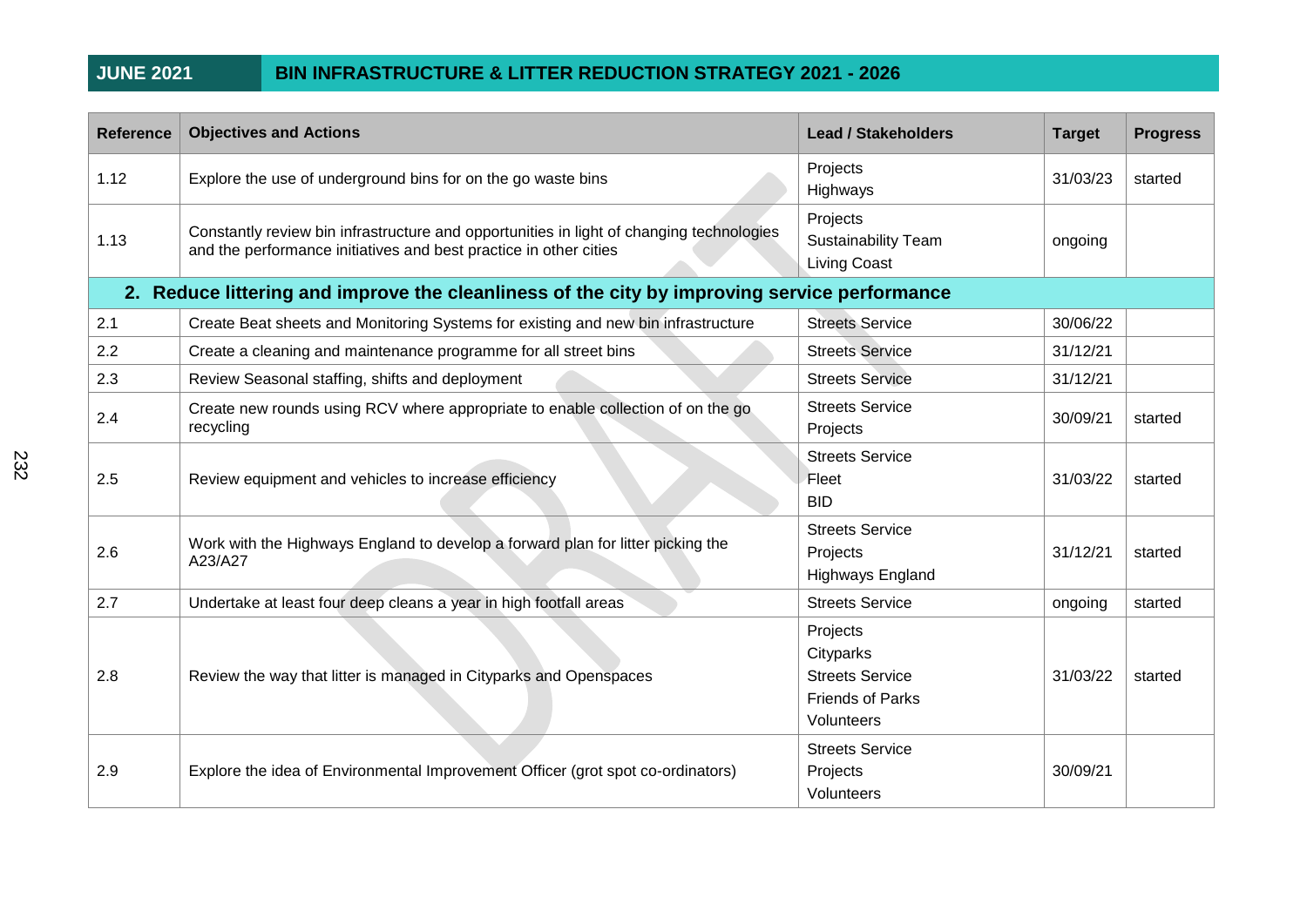| <b>Reference</b>                                                                       | <b>Objectives and Actions</b>                                                                                                                                                                                                             | <b>Lead / Stakeholders</b>                      | <b>Target</b> | <b>Progress</b> |
|----------------------------------------------------------------------------------------|-------------------------------------------------------------------------------------------------------------------------------------------------------------------------------------------------------------------------------------------|-------------------------------------------------|---------------|-----------------|
| 2.10                                                                                   | Explore Barrow types to enable recycling while street cleansing                                                                                                                                                                           | Projects<br><b>Streets</b>                      | 31/03/22      |                 |
| 2.11                                                                                   | Develop a new data insight suite and feedback from customer focus groups to drive<br>continuous improvement                                                                                                                               | <b>CEMLT</b>                                    | ongoing       | started         |
|                                                                                        | 3. Reduce littering and improve the cleanliness of the city by working with businesses                                                                                                                                                    |                                                 |               |                 |
| 3.1                                                                                    | Develop and deliver the Managing waste Responsibly Accreditation Scheme with a<br>view to minimising SUP generated by traders                                                                                                             | Projects<br><b>SAS</b><br><b>Businesses</b>     | 30/09/21      | started         |
| 3.2                                                                                    | Explore the option of vegware collection for recycling near takeaway cafes                                                                                                                                                                | Projects<br><b>Living Coast</b>                 | 31/12//21     | started         |
| 3.2                                                                                    | Work with BID to explore options for improving the cleanliness of the BID area                                                                                                                                                            | Projects<br><b>BID</b>                          | 31/12/21      | started         |
| 3.3                                                                                    | Complete the Commercial Bins on the Highways Consultation and implement if agreed                                                                                                                                                         | Projects                                        | 31/03/22      | started         |
| 3.4                                                                                    | Work with business to encourage Corporate Responsibility Days to focus on tidy-ups<br>and to participate in KBT weeks                                                                                                                     | Projects                                        | 31/12/21      | started         |
| 3.5                                                                                    | Work with business to encourage donations to support community clean-ups                                                                                                                                                                  | Projects                                        | ongoing       | started         |
| 3.6                                                                                    | Develop a fact sheet for business for them to induct new staff so that they know how to<br>manage commercial waste responsibly and avoid fines                                                                                            | Environmental<br>Enforcement                    | 31/09/21      | started         |
| 3.7                                                                                    | Work with business to show case raise awareness of the global environmental status of<br>this region, showcase their own sustainability achievements, build best practise case<br>studies and share learning with the business community. | <b>Living Coast</b>                             | ongoing       | started         |
| 4. Reduce littering and improve the cleanliness of the city by working with Volunteers |                                                                                                                                                                                                                                           |                                                 |               |                 |
| 4.1                                                                                    | Extend and promote Tidy-up team training programme for volunteers and the<br>community clean up inbox                                                                                                                                     | Projects<br>Communications<br><b>Volunteers</b> | ongoing       | started         |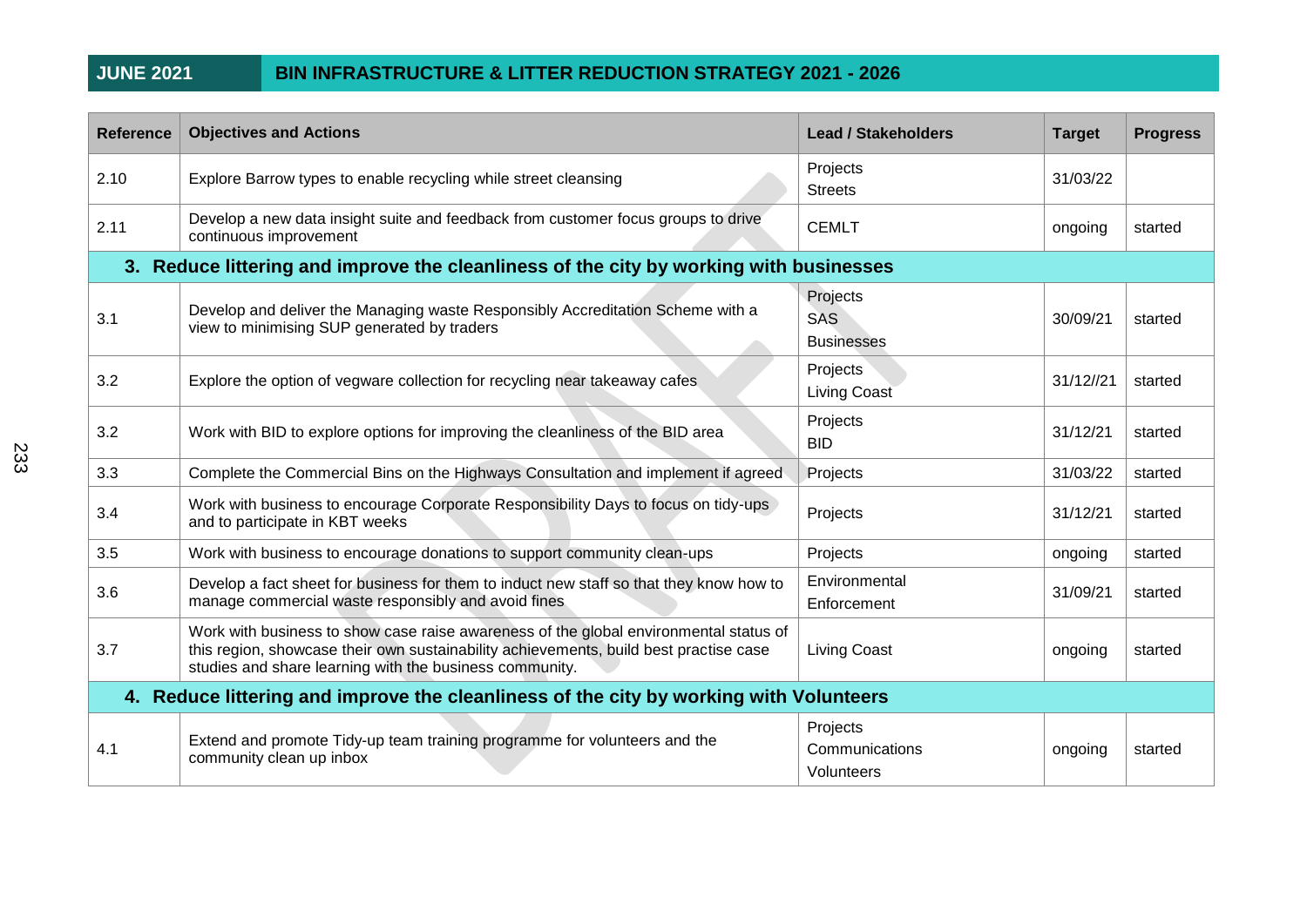| <b>Reference</b>                                                                                      | <b>Objectives and Actions</b>                                                                                                                                | <b>Lead / Stakeholders</b>                                               | <b>Target</b> | <b>Progress</b> |
|-------------------------------------------------------------------------------------------------------|--------------------------------------------------------------------------------------------------------------------------------------------------------------|--------------------------------------------------------------------------|---------------|-----------------|
| 4.2                                                                                                   | Introduce the Programme of Tidy Up volunteer events including 'Adopt A Street' 'Tidy<br>Up Your Twitten', Street Warden Scheme and Tidy Up Team leaders      | Projects<br>Communications<br>Volunteers<br><b>Rights of Way Officer</b> | 31/03/23      |                 |
| 4.3                                                                                                   | Introduce volunteer Schools Engagement Programme                                                                                                             | Projects<br>Communications<br>Volunteers                                 | 31/03/22      |                 |
| 4.4                                                                                                   | Develop and Implement Corporate Responsibility Scheme                                                                                                        | Projects<br>Communications<br><b>Businesses</b>                          | 31/03/23      |                 |
| 4.5                                                                                                   | Update the website pages to provide information on how to organise a community<br>clean-up, providing resources and information on health and safety and PLI | Projects<br>Communications                                               | 31/12/21      |                 |
| 4.6                                                                                                   | Explore options for procuring recycled PPE for volunteers                                                                                                    | Projects<br><b>Stores</b><br>Procurement                                 | 31/12/21      |                 |
| 4.7                                                                                                   | Undertake fundraising and seek donations of materials for community clean ups                                                                                | Projects<br>Communications                                               | ongoing       |                 |
| 4.8                                                                                                   | Offer opportunities for community groups to bring forward community clean up and<br>carbon reduction initiatives                                             | Projects<br><b>Community Groups</b>                                      | ongoing       | started         |
| 4.9                                                                                                   | Work with volunteers to develop recycling information meet and greet at city access<br>points for visitors                                                   | Projects<br>Communications<br>Leave No Trace Brighton                    | 30/06/21      |                 |
| 4.10                                                                                                  | Continuous dialogue with community groups and for to improve and develop services                                                                            | Projects<br>Communications<br>Community groups                           | ongoing       | started         |
| 5. Prevent littering and improve the cleanliness of the city through behaviour change and enforcement |                                                                                                                                                              |                                                                          |               |                 |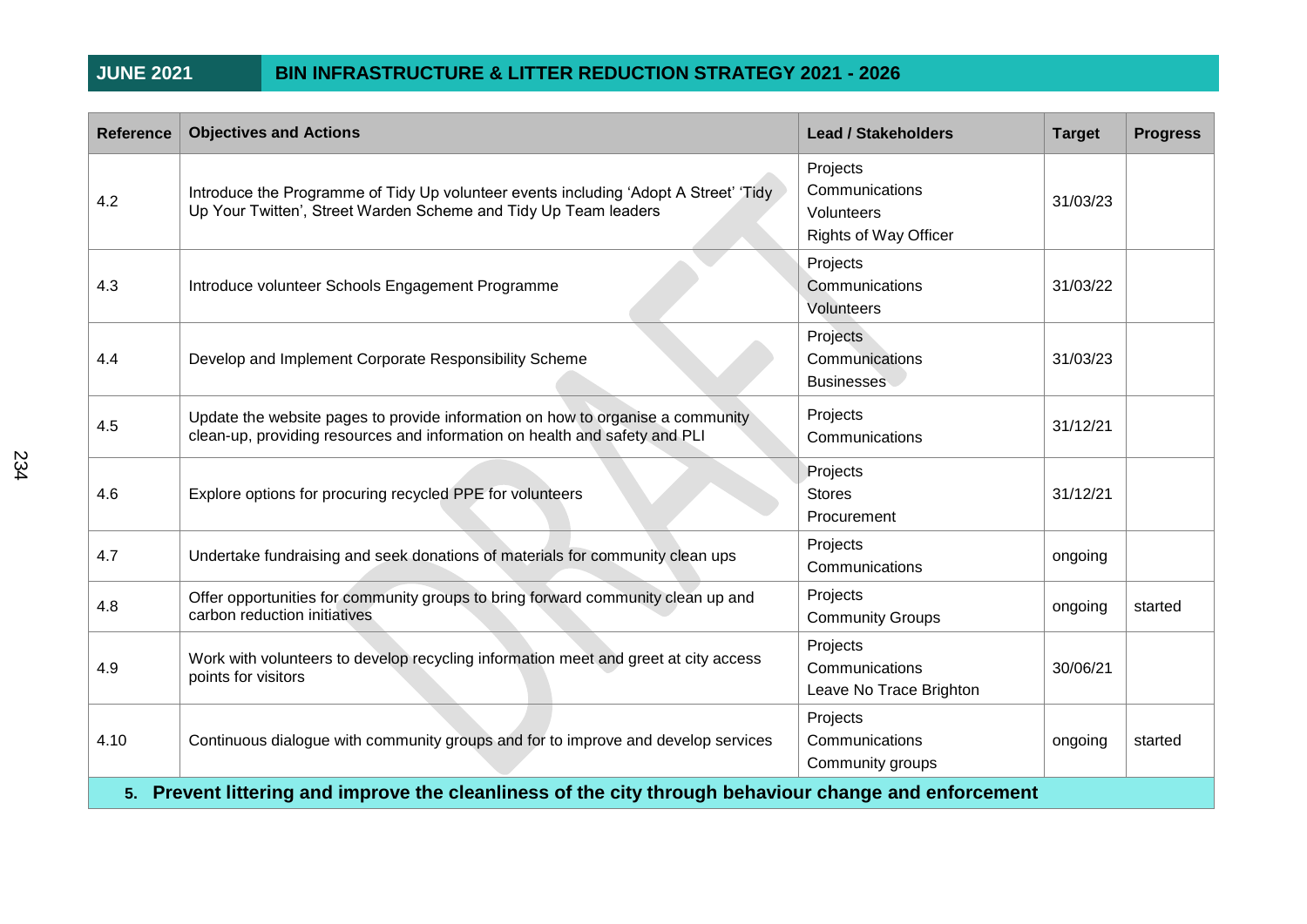| <b>Reference</b> | <b>Objectives and Actions</b>                                                                                                                                                                          | <b>Lead / Stakeholders</b>                                                    | <b>Target</b> | <b>Progress</b> |
|------------------|--------------------------------------------------------------------------------------------------------------------------------------------------------------------------------------------------------|-------------------------------------------------------------------------------|---------------|-----------------|
| 5.1              | Procure Education Programme to influence littering behaviour change including the<br>principles of reduce reuse and recycle for on the go litter                                                       | <b>Sustainability Team</b><br>Procurement<br>Projects<br>Communications       | 30/06/21      | started         |
| 5.2              | Deliver educational Programme to University Students - develop student ambassadors                                                                                                                     | Projects<br>Communications<br><b>Universities</b>                             | 31/12/21      |                 |
| 5.3              | Continue roll out anti-litter and anti-flytip signs - warning of enforcement fines                                                                                                                     | <b>Environmental Enforcement</b>                                              | 31/03/22      | started         |
| 5.4              | Introduce anti-litter signage for A27/A23                                                                                                                                                              | Projects<br><b>Highways England</b>                                           | 31/12/21      | Started         |
| 5.5              | Provide education and consider signage and enforcement in relation to feeding birds<br>and other animals inappropriately in parks and open spaces                                                      | Projects<br>Cityparks<br><b>Environmental Enforcement</b><br>Community groups | 31/03/22      | Started         |
| 5.6              | Complete PSPO consultation in relation to beach and park barbeques, balloons and<br>flame lanterns                                                                                                     | Projects                                                                      | 31/12/21      |                 |
| 5.7              | Continue to keep Environmental Enforcement Framework under review for new<br>initiatives                                                                                                               | <b>Environmental Enforcement</b><br>Projects                                  | ongoing       | started         |
| 5.8              | Review impact of CCTV cameras after 12 months and consider business case to<br>purchase more                                                                                                           | <b>Environmental Enforcement</b>                                              | 31/03/22      |                 |
| 5.9              | Initiate joint operations with Sussex Police to tackle environmental crime (e.g. insecure<br>loads)                                                                                                    | <b>Environmental Enforcement</b><br><b>Sussex Police</b>                      | ongoing       | started         |
| 5.10             | Develop an options appraisal for a targeted community reuse day whereby residents<br>leave unwanted items outside their homes for collection by others for upcycling with a<br>view to reducing flytip | Projects                                                                      | 31/03/23      |                 |
| 5.11             | Train Environmental Enforcement Officer in environmental crime prevention and use<br>surplus to implement this                                                                                         | <b>Environmental Enforcement</b>                                              | 31/03/23      |                 |